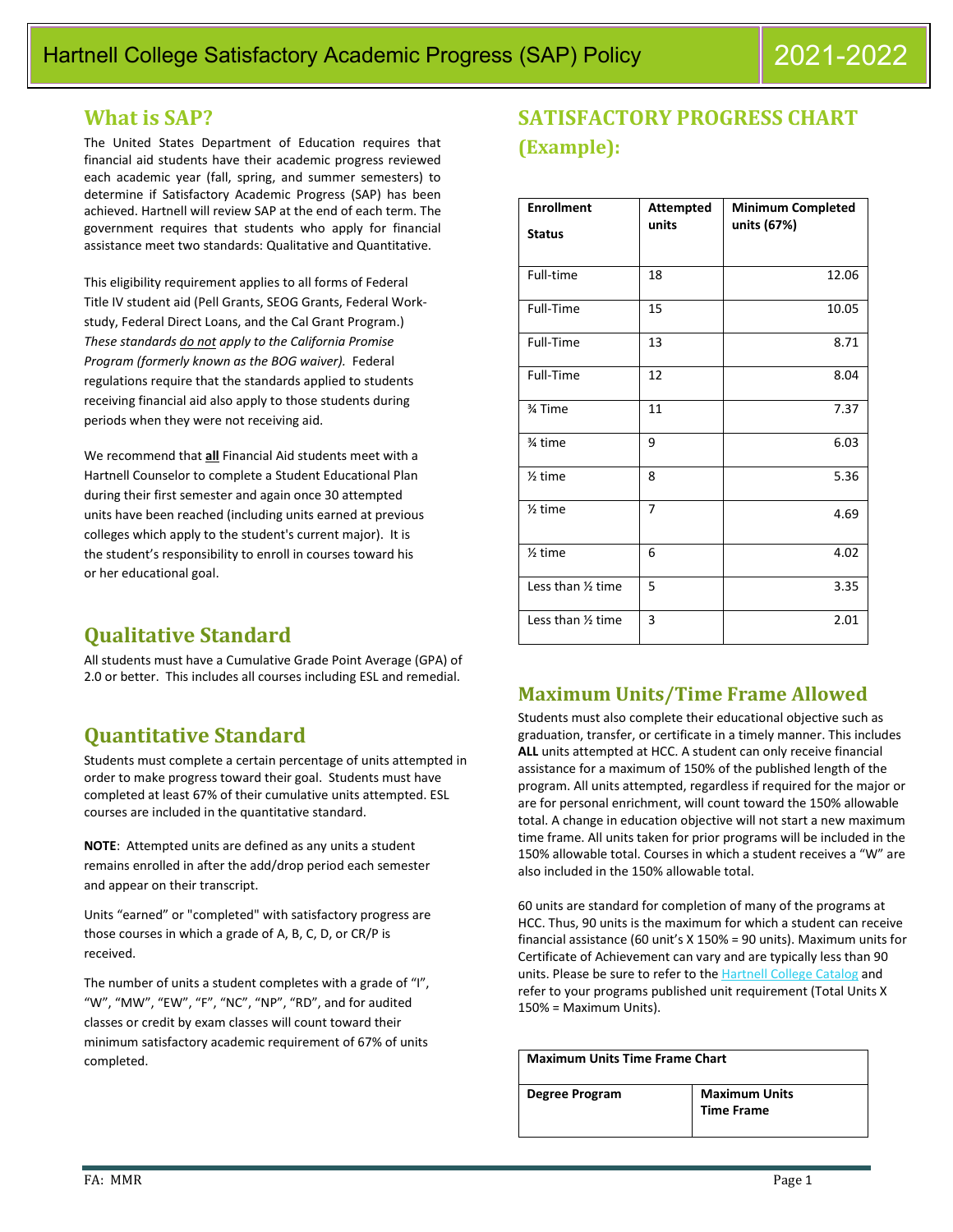AA/AS or Transfer Program  $\vert$  90 units attempted

The maximum unit time frame includes units attempted at Hartnell College during all periods of enrollment in which the student did or did not receive financial aid. The maximum unit time frame also includes evaluated units from prior colleges which meet program requirements of the student's current academic objective as determined from official transcripts. This is required if the student has requested inclusion of prior academic credit for any purpose within the college.

If the student's total units equal or exceed the maximum unit time frame of 150% (equivalent to 90 attempted units for an AA/AS or transfer), his/her eligibility for financial aid will be terminated. If there are extenuating circumstances, the student may appeal for an exception to this policy by submitting a Financial Aid Appeal petition. For further information, see the SAP APPEAL section.

## **Excessive Units**

- Up to 30 units of remedial basic skills courses and **all** English as a Second Language (ESL) courses will be excluded from the 150% limit.
- Military credits will be excluded at your request.
- Repeated classes: Financial assistance may be awarded to cover the cost of courses previously taken to improve a grade. Although on a student's academic record, the college counts only the most recent grade earned when the student repeats a course, financial aid must include the units from every attempt when calculating a student's SAP status. Repeated semester units will count toward the 150% maximum eligibility allowed. HCC financial aid pays for only one repeat per course.
- High Unit Majors: These programs have different time frames than the average programs at HCC. For a list of all High Unit Majors please see our 2021-2022 Catalog High Unit Majors list. If a student has been accepted into one of these programs, the student may be eligible for financial assistance beyond the 90-unit maximum.
- Certificate Program: Students who only have a Certificate program declared on their record when the FA Department runs SAP calculations cannot be recalculated if they add an AA degree for excessive unit purposes within that same semester. They will need to file an appeal on the certificate program.

### **Other Important Factors**

**GRADE CHANGES AFTER FINAL GRADES ARE ISSUED:** It is the student's responsibility to notify the Financial Aid Office of any official grade changes including removal of an

Incomplete grade (I) that would affect the student's satisfactory academic progress status.

**ACADEMIC RENEWAL:** Hartnell College has an Academic Renewal Policy through which a student may apply to have credits attempted and grades earned in previous semesters excluded from the calculation of the student's GPA. The Federal Student Aid program regulations make no provisions for the concept of Academic Renewal. Hartnell College must include **all** courses in evaluating a student's SAP status for financial aid purposes.

**EDUCATIONAL PLANS:** We strongly recommend that you obtain a counselor-approved Educational Program Plan. Your educational plan is an outline of the courses you need to complete your major. You use it as a guide to see how many credits and required courses you have completed at all colleges, and how many more credits and required courses you need to complete your educational objective.

To obtain an Educational Plan, you must make an appointment with an academic counselor at your campus.

#### **OTHER COLLEGE UNITS (Transfer Units):** Students wishing to

receive credit for courses taken at other colleges must submit official transcripts from each college to the Admissions & Records Office. Transcripts will be reviewed by a Hartnell Counselor and confirmed by an Admissions & Records Evaluator to determine the transferable units accepted. These units will be used to determine if you have exceeded the Maximum Time Frame based on the requirements for your major.

Hartnell will only accept transfer units that meet these requirements:

- 1. Major requirements.
- 2. GE requirements (Hartnell's) General Education requirements, CSU GE, and IGETC requirements that are based on the students identified major.
- 3. Elective units as needed to reach the required number of total units for the student's major (AS.EGN 63-85.5 units) as an example.
- 4. Both attempted and complete credits will be counted in all transfer units accepted.
- 5. Only coursework completed with a "C" grade or better will be accepted.
- 6. Once transfer credits have been posted to Hartnell's transcript they cannot be removed even if the student changes their major.

CALCULATING GPA with transfer credit for graduation purposes: We will include all coursework from Hartnell and all previously evaluated transfer credits as shown on the HC transcript to determine graduation eligibility and final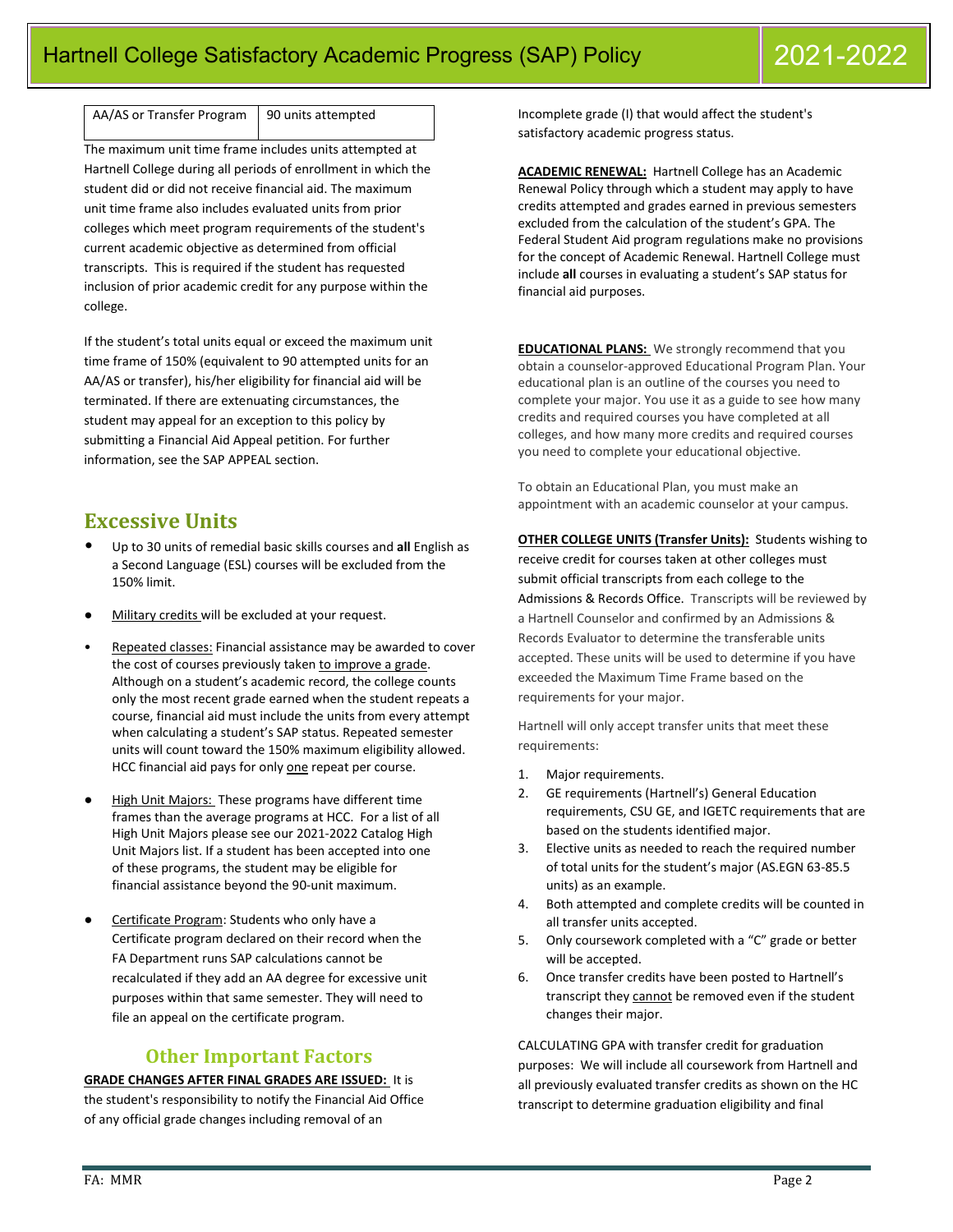graduation GPA. The final graduation GPA will be what is used to determine graduation honors.

This GPA calculation is only used for Hartnell College's awarding of Degrees and Certificates.

NOTE: Transfer institutions will determine a student's GPA based on their institution's GPA policy which may differ from Hartnell's graduation GPA policy.

For additional information on the procedure for obtaining a transfer credit evaluation, please go to Hartnell's website and click on this link:

[https://www.hartnell.edu/students/admissions/transcripts/e](https://www.hartnell.edu/students/admissions/transcripts/evaluation-records.html) [valuation-records.html](https://www.hartnell.edu/students/admissions/transcripts/evaluation-records.html)

## **Unsatisfactory Academic Progress**

The Financial Aid Office will send e-mail notifications at the end of each semester, after grades are evaluated, to students who fail to maintain Satisfactory Academic Progress.

### **WARNING:**

Students will be placed on financial aid warning if they fail to complete 67% of units attempted *or* if they earn less than a 2.0 cumulative GPA or both. Financial Aid assistance will be continued during this warning period.

## **DISQUALIFICATION:**

A student will be placed on disqualification after one term of warning if they fail to meet the satisfactory academic progress requirements of completing 67% of units attempted, *or* if they earn less than a 2.0 cumulative GPA or both. Students may also be placed on disqualification status if they have reached the Maximum Units/Time Frame limit or the Financial Aid Office determines they cannot complete their academic program within the time frame allowed. Financial Aid assistance will cease during the disqualification period.

### **SAP APPEAL:**

Students who have been placed on disqualification status and who have extenuating circumstances may request an Appeal of their Financial Aid status. Such extenuating circumstances shall be those acute medical, family, or other personal problems which rendered normal academic functioning unlikely or impossible. Such circumstances must be verified in writing.

A Financial Aid Appeal Committee will review and decide on each student's appeal request. There is a limit to the number of appeals you can submit each academic year and within your lifetime as a Hartnell student.

During your lifetime as a Hartnell Student, you are limited to a maximum of 3 appeals for your Disqualification. Once you have reached a maximum of 3 appeals you will be placed on "Permanent" disqualification and will no longer be allowed to appeal.

However, if you have continuous enrollment and are meeting the standards set by the Appeal Committee, the Financial Aid Appeal Committee at the start of each new academic year will automatically review your academic record for progression. If you **fail** to meet the standards set by the Appeal Committee, you will be required to submit a new appeal.

# **SAP Appeal Process:**

To appeal disqualification, students must complete the items listed below:

- 1. Complete an Online SAP Workshop and Quiz at: [https://www.hartnell.edu/students/fa/sap-satisfactory](https://www.hartnell.edu/students/fa/sap-satisfactory-academic-progress.html)[academic-progress.html](https://www.hartnell.edu/students/fa/sap-satisfactory-academic-progress.html)
- 2. 3-5 business days after you take the SAP Quiz, check your Hartnell email account for results and next steps. If you pass the quiz, you will receive appeal instructions and will be assigned a task to your online [Self-Service](https://stuserv.hartnell.edu:8443/Student/Account/Login) portal.
- 3. Before submitting your appeal, you will need to make an appointment with a Hartnell counselor to develop or update your Education Plan. The major on the Education Plan must match the academic major under the My Progress link o[n Self-Service.](https://stuserv.hartnell.edu:8443/Student/Account/Login) If the major is incorrect, you must submit a Change [of Information Form](https://www.hartnell.edu/students/admissions/admission_record_fillable_forms/change_of_nformation_20-21.fillable.pdf) with the correct major to Admissions and Records).
- After meeting with your counselor to complete the education plan, you must complete and submit the SAP appeal at<https://hartnell.verifymyfafsa.com/> and upload supporting documentation and the updated education plan. *\*Students who have not previously submitted online forms to the financial aid office will be asked to create an online account.*
- 5. Appeals, Education Plan and supporting documentation must be submitted by the deadline posted on the financial aid webpage at [http://www.hartnell.edu/sap](http://www.hartnell.edu/sap-satisfactory-academic-progress)[satisfactory-academic-progress.](http://www.hartnell.edu/sap-satisfactory-academic-progress) Incomplete appeals will not be reviewed.
- 6. After the second SAP appeal deadline, you will be asked to Mid-Term Progress grades with your appeal for the SAP Committee to make a decision on your appeal.

COVID-19: Due to remote services and instruction you may submit a copy of your Canvas Gradebook, an email from your instructor indicating your grade for each course, or a selfcertified progress report.